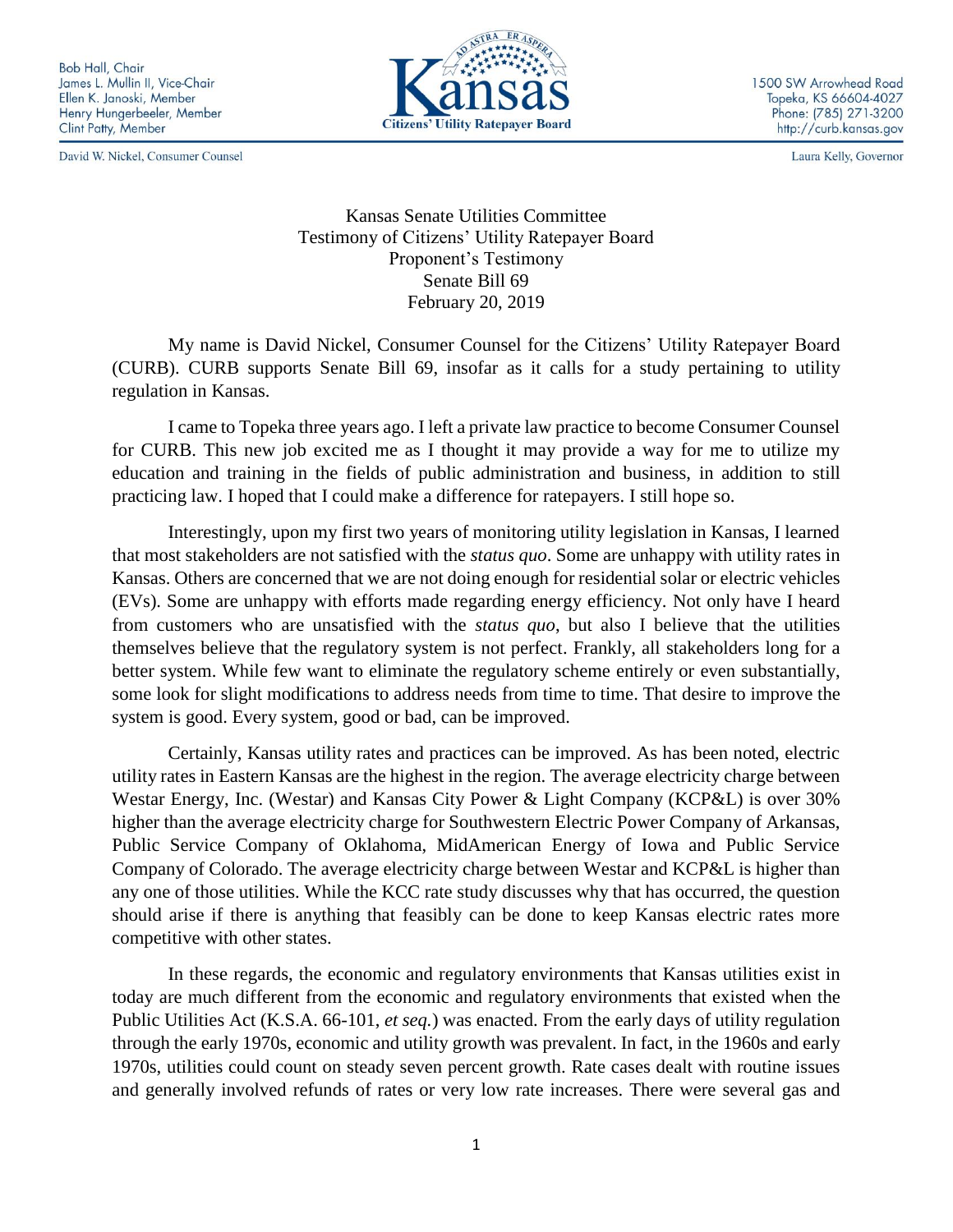electric utilities doing business in Kansas. Investor owned utilities generated power; generally, there was no co-generation in Kansas until the late 1970s.

In contrast, today's regulatory environment involves declining or flat utility sales, rising costs and challenging regulatory issues, which include compliance with environmental and other regulatory edicts from federal regulatory agencies or the United States Congress. Utilities must comply with the Clean Power Act, orders from the Federal Energy Regulatory Commission, among other imperatives. Moreover, the Southwest Power Pool or SPP (among other Regional Transmission Organizations – or RTOs) has created an integrated marketplace for power generation, whereby power generated by utilities is pooled and sold to various utilities in SPP. Furthermore, co-generation has grown by virtue of the solar power industry. Most people believe that once solar batteries become efficient, residential solar power will be a disruptive force concerning which IOUs must adapt. Energy efficiency is a hallmark of most appliances and has created an awareness that our environment matters; it is a source of declining utilities sales. Even automobiles will increasingly use electricity as a power source, and technology surrounding electric vehicles is evolving rapidly. In short, we live in a very dynamic economic environment.

Yet, for the most part, our utility regulatory system generally involves a 240-day process whereby an application is filed before the Kansas Corporation Commission (KCC), the Commission staff and other stakeholders evaluate the application and all present evidence on the pertinent issues before the Commission decides the application. There are exceptions to this process, such as various surcharges where there is an expedited review period by the KCC staff. However, these surcharges involve less regulatory evaluation and strike at the heart of the concept of regulatory lag, which has been a means of attempting to make utilities more competitive.

Importantly, the regulatory process in Kansas is, for the most part, quasi-judicial (meaning a procedure that mimics the court process) rather than quasi-legislative (which is a process that mimics how policies are set by the Kansas Legislature). In order to afford due process rights in a quasi-judicial proceeding, substantial time is expended in determining parties' rights and responsibilities. However, in our world where utilities must be competitive and adapt to very rapidly changing developments, the current regulatory model in Kansas may not be the best. Thus, it may be beneficial to find a process where KCC decisions can be made more rapidly while keeping regulatory oversight keen.

It is very important to note that the KCC and its staff have been extremely dedicated and efficient in performing under the *status quo*. It would be unfair and inaccurate to assert that the KCC and its staff has failed in their duties under Kansas law to regulate utilities under KCC jurisdiction. Yet, due to the dynamic nature of the economic environment and federal regulations, regulation of Kansas utilities has become very challenging. In CURB's view, an investigation into how the KCC could have the regulatory tools to cope with these rapid changes is a worthwhile venture.

Indeed, some could assert that Kansas lags behind other states in dealing with some of the issues facing the utility industry today. As noted earlier, CURB is aware that some believe that Kansas is not doing everything it can to incent energy efficiency. Some also assert that regulations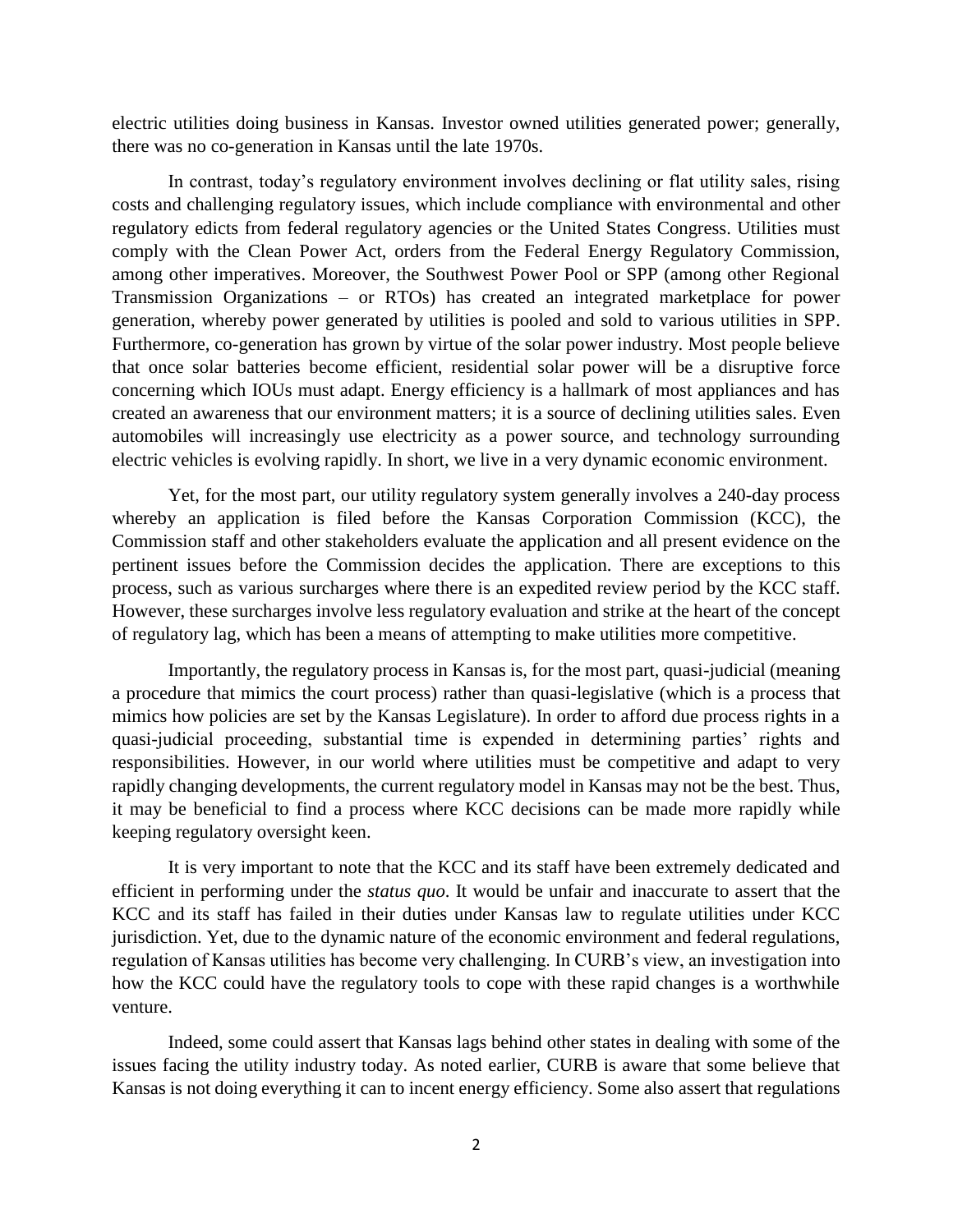pertaining to distributive generation need to be improved. It is beneficial to look at how Kansas compares to other states on these issues.

With respect to energy efficiency, the American Council for an Energy-Efficient Economy ranks Kansas 46<sup>th</sup> out of the 50 states and the District of Columbia. Kansas electric utilities have very few active energy efficiency programs. In Kansas, no energy efficiency programs aim at weatherizing multi-unit housing and low-income housing. The last docket in which the Commission conducted a general investigation on energy efficiency ended in 2008, although there have been a few updates.

With respect to individual solar, Kansas is behind other states. Sources show that installed solar capacity in 2017 in Kansas was 16 MW while Colorado had 1055 MW and Iowa 71 MW. Job growth and ranking through clean energy has been determined to be .03% and No. 42. The U.S. solar industry generated [\\$154 billion in economic activity](http://www.thesolarfoundation.org/wp-content/uploads/2017/04/2016-Census-Economic-Impacts_Final.pdf) in 2016, including direct sales, wages, salaries, benefits, taxes and fees. Its revenues have grown from \$42 million in 2007 to [\\$210](http://www.sme.org/MEMagazine/Article.aspx?id=70996&taxid=1476)  [million](http://www.sme.org/MEMagazine/Article.aspx?id=70996&taxid=1476) in 2017. Yet very little of that economic activity has been felt in Kansas, despite that Kansas is one of the most favorable states for generating solar power.

Should Kansas be satisfied with these facts? If not, what changes can be made? More importantly, how would the State of Kansas go about determining these issues?

Senate Bill 69 provides an answer to these questions. Senate Bill 69 proposes that the legislative coordinating council authorize a study of the retail rates of Kansas electric public utilities in Kansas. The study would be conducted by one or more independent organizations selected by the legislative coordinating council. Senate Bill 69 outlines the scope of the study as having a minimum of 36 issues to be addressed within four broad areas of inquiry. The cost of the study or studies would be paid by the KCC from an assessment of expenses pursuant to K.S.A. 66-1502.

In short, Senate Bill 69 answers the question of how would the state of Kansas go about determining whether Kansans should be satisfied with the current status of utility regulation in Kansas and if not, what changes can be made. Senate Bill 69 specifies that the results of the study would be completed and delivered to the Kansas House Energy, Utilities and Telecommunications Committee and the Kansas Senate Utilities Committee by December 31, 2019. While CURB supports the study in Senate Bill 69, CURB notes that the scope of the study is very large and the period for reporting the results to the Kansas legislature may be unrealistically short. Indeed, there are several study issues outlined in Senate Bill 69 that have been the focus of the KCC study or other studies previously conducted. To CURB, these areas of inquiry may not provide a benefit that outweighs the cost of further study.

However, there certainly are study areas that are of interest to CURB. Principal among these are questions concerning whether or not current Kansas ratemaking practices are as efficient as they need to be given the dynamic economic and regulatory environments that affect Kansas utilities. CURB does not suggest that the KCC or its staff has failed to follow Kansas law regarding utility regulation or have done so in any ineffective or inefficient manner. Rather, CURB believes simply that it is worthwhile to inquire whether the KCC has all the tools it needs to regulate utilities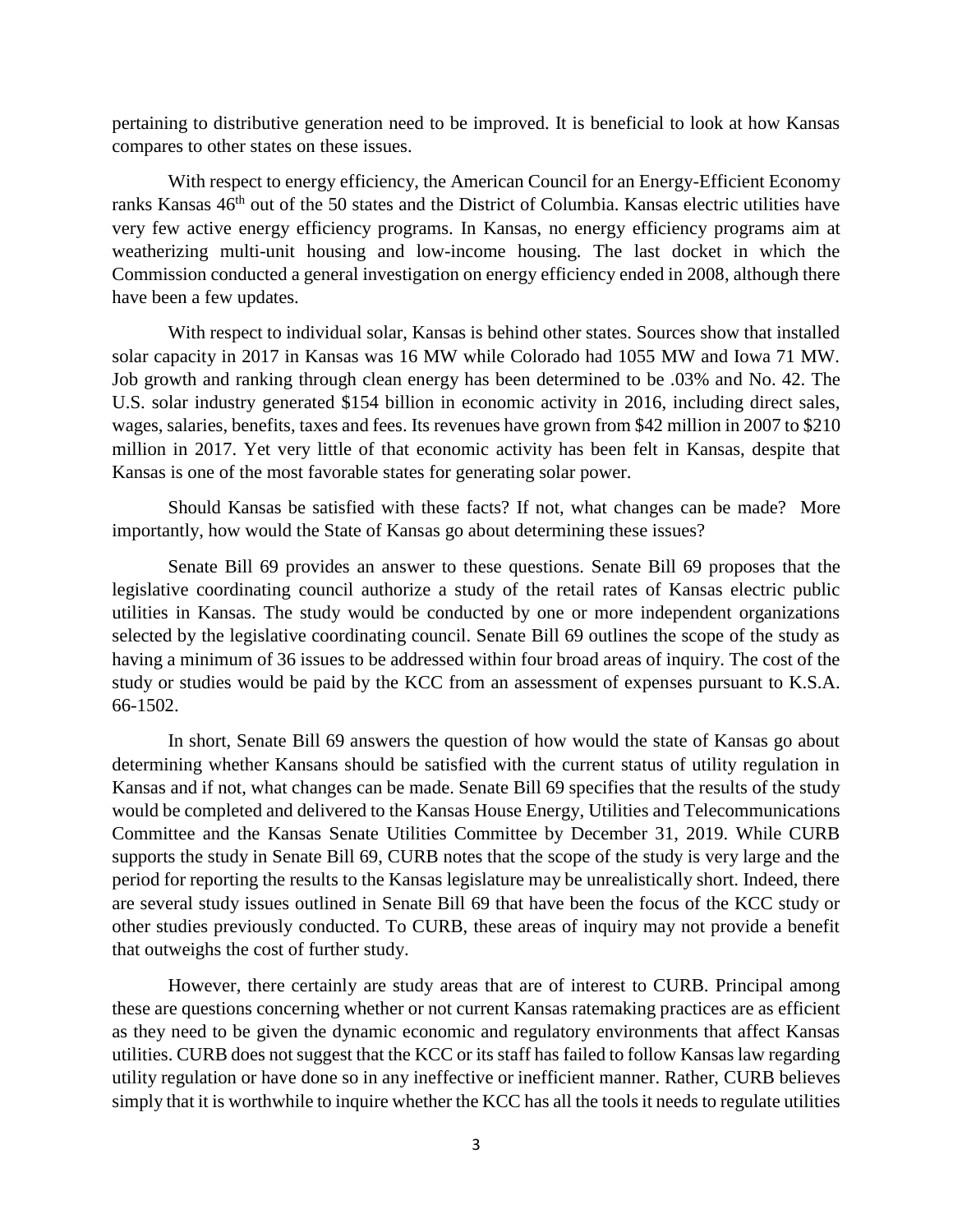into the future to determine, given changes in the economic and regulatory environment? This major issue leads to at least three additional issues of importance to CURB. First, is Kansas doing what it feasibly and economically can to encourage energy efficiency? Secondly, is Kansas rate structure an unnecessary disincentive to distributive energy? Finally, how should Kansas address the upcoming development of EVs?

Kansas would not be a pioneer in conducting a study of its regulatory system. Indeed, the Ernest Orlando Lawrence Berkeley National Laboratory reported in 2015 (three years ago) that many regulators, utilities, customer groups and others have reevaluated their regulatory models and the financial implications for electric utilities in the context of the current economic and regulatory environments. Many states understand the fundamental changes that distributive energy, energy efficiency and other developments will cause to the regulatory paradigm. These states desire to get ahead of these changes, plan for them and take appropriate measures. Why not Kansas?

Senate Bill 69 does not direct the method by which the study would be conducted. Certainly, the issues that pertain to current rates could be evaluated in many ways. CURB will not offer any particular manner in which it believes such a study would be most effective. However, as to studying whether or not there are regulatory tools which the KCC could bring to bear on developing issues of energy efficiency and distributive generation, CURB suggests that the study begin with a comparison of what other states are doing in these arenas. It would encompass the determination of whether those state measures are efficacious. It would encompass the determination of whether other state measures can be feasibly implemented in Kansas. It would likely involve a cost-benefit analysis.

This type of study (and CURB is not suggesting that the study under Senate Bill 69 should be so limited) is akin to the concept of benchmarking. For those unfamiliar with benchmarking, it is the process of identifying organizational goals, understanding the processes of how these goals are met, discovering how other like organizations are using processes more effectively in meeting similar goals, and adapting that learning to improve goal performance. There are several types of benchmarking. One of these is known as industry benchmarking in which the benchmarking partners are not direct competitors but does share the same industry. To put this into the utility regulatory context, other public utility commissions are not direct competitors to the KCC, but they similarly deal with public utilities.

Kansas already does this type of benchmarking in an informal fashion. Kansas is an active participant in the National Association of Regulatory Utility Commissioners (NARUC). There are a number of NARUC meetings every year and these provide a means by which Kansas can learn what other public utility commissions are doing to confront developing utility issues. CURB sees Senate Bill 69 as merely placing a scope upon this type of study and formalizing the same. Importantly, Senate Bill 69 proposes that the study be conducted by an independent source. This is important for two reasons: First, it frees the KCC to continue to regulate Kansas utilities without having to dedicate time and resources to the Senate Bill 69 study. Second, it provides the Kansas legislature with a fresh and independent look at the issues and solutions. We all have biases. Obviously, biases can limit how one looks at a problem and what solutions are appropriate. Yet,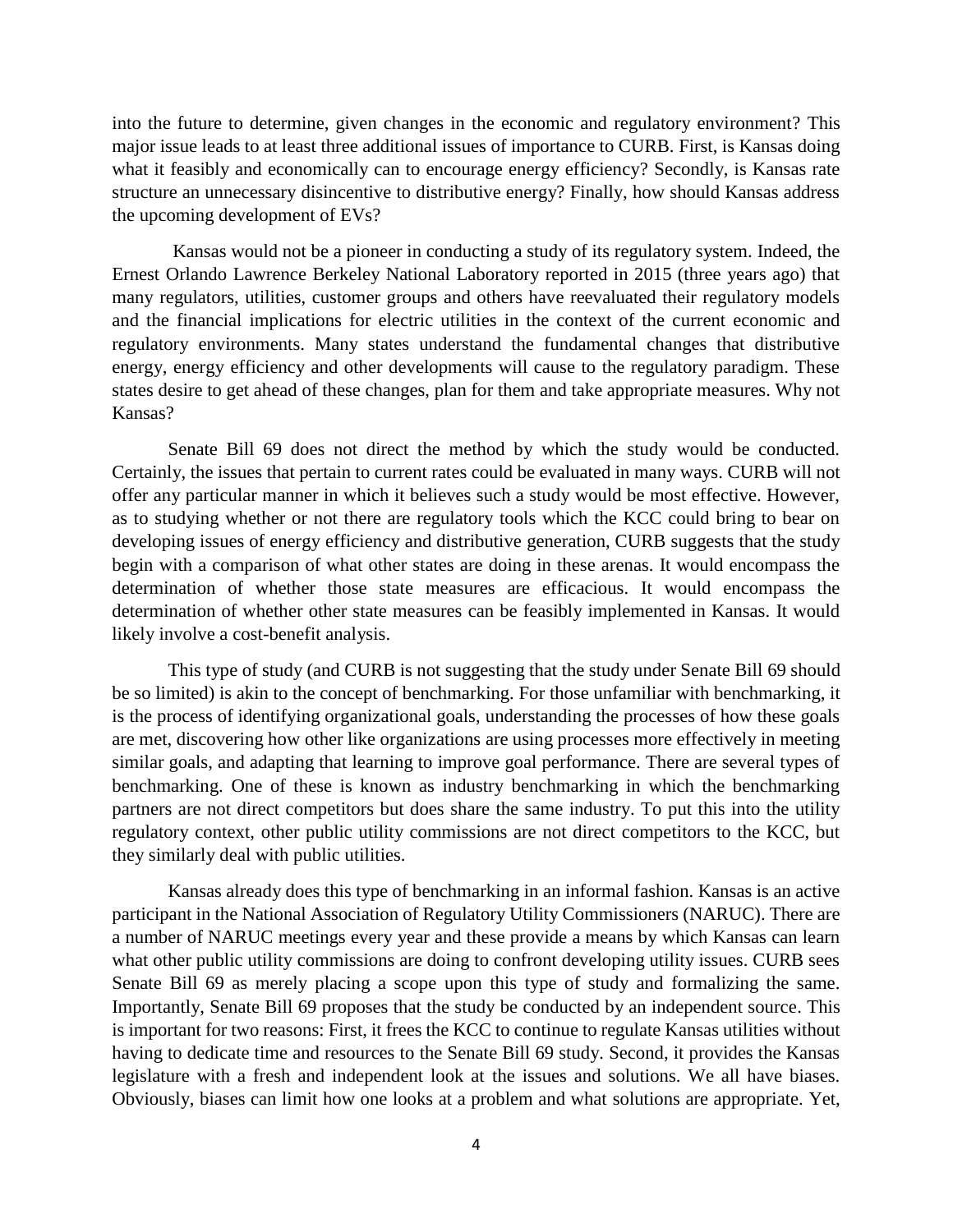even if we discounted these biases, having an independent study eliminates the question as to whether or not the study and results have been influenced by a stakeholder's bias. It lends credence to the report and potential solutions contained in the study. CURB believes that the KCC and its staff should have an active part in determining the list of the parties that could conduct the study, but that the legislative coordinating council would actually select the party or parties to conduct that study from the list.

Other governmental entities are actively using benchmarking as a method to improve governmental efficiency. Indeed, benchmarking is a particularly hot topic in local governance. This exuberance is justified. Benchmarking can allow governmental agencies to compare their performance among peer groups. It allows for the reporting of performance over a given period. It identifies areas for improvement, allows collaboration among peer groups and incents keeping up with current trends.

There are several steps to be taken to ensure that benchmarking is effective. It is beyond the scope of this testimony to outline these. However, it is important that the goals to be accomplished be formulated carefully. In these regards, CURB believes that the scope of the study outlined in Senate Bill 69 should be more focused than having at least 36 areas of inquiry. CURB suggests that the Kansas legislature take into account the areas in which a study conducted has already been conducted. The Kansas legislature could then limit the study to those areas needing additional study and which are most pertinent to current issues. All stakeholders should have input in this evaluation.

Can Kansas benefit by comparing its regulatory practices to other public utility commissions in the United States? CURB believes so. If one were to survey state regulatory practices among the fifty States, one would most likely find fifty different regulatory schemes. Importantly, some of the regulatory schemes employed by states other than Kansas may be better than Kansas. Even if the regulatory schemes of other states are inferior to Kansas or cannot be implemented feasibly, to CURB, it is worth the costs of observation and comparison. Some of the interesting regulations of other states is set out in the paragraphs below.

One example of where a state differs from Kansas is in the process of electric vehicles. Kansas has regulated electric vehicle infrastructure under traditional regulation to date. In contrast, Colorado has adopted an EV plan. In the plan, there are a number of actions outlined. First, the plan seeks to build out Colorado's EV fast-charging infrastructure though public-private partnerships. Second, Colorado seeks to support interstate EV travel and a consistent user experience across the Intermountain West. Third, Colorado seeks to develop new strategic partnerships that support greater investment in EV fast-charging and to increase utilization of fastcharging infrastructure. Fourth, Colorado seeks to improve signage policies and requirements to increase public wayfinding and awareness of EV fast-charging corridors. Finally, Colorado seeks to leverage the benefits associate with the adoption of EVs by encouraging creative partnerships and other means. These actions are intended to result in several goals being met, including the achievement of 940,000 EVs in Colorado by 2030.